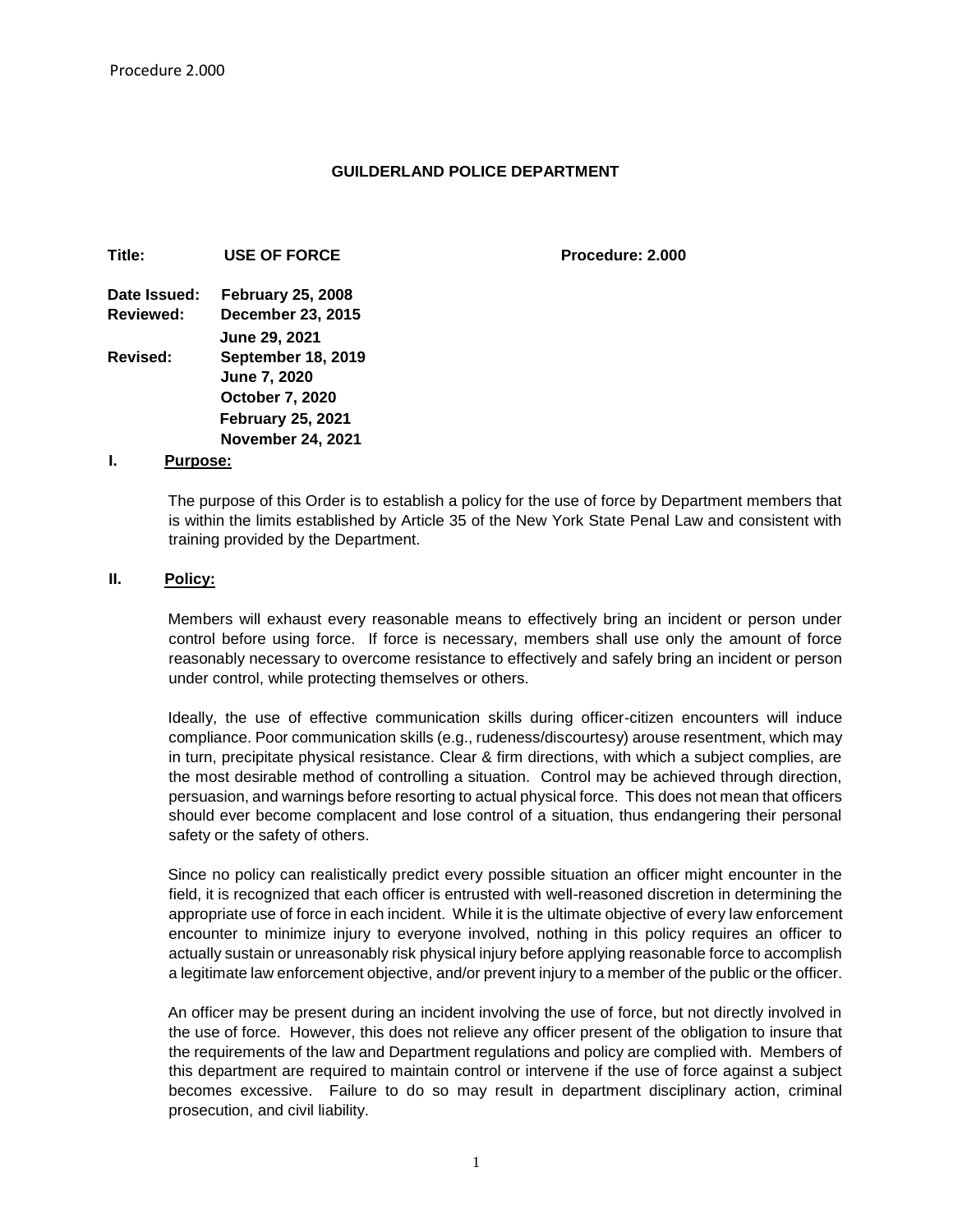# **III. Definitions:**

- A. *Use of Force Continuum:* A training model/philosophy that supports the progressive and reasonable escalation and de-escalation of officer-applied force in proportional response to the actions and level of resistance offered by a subject. The level of response is based upon the situation encountered and the actions of the subject in response to an officer's commands. Such response may progress from the officer's actual physical presence to the use of deadly physical force.
- B. *Reasonable Cause to Believe That A Person Has Committed An Offense:* As defined in section 70.10 (2) of the New York State Criminal Procedure Law, "exists when evidence or information which appears reliable discloses facts or circumstances which are collectively of such weight and persuasiveness as to convince a person of ordinary intelligence, judgment and experience that it is reasonably likely that such offense was committed and that such person committed it."
- C. *Positional Asphyxia:* Death that occurs from respiratory muscle failure as a result of body position that interferes with a person's ability to breathe. Positional asphyxia occurs most often following a violent struggle ["Positional Asphyxia–Sudden Death," *National Law Enforcement Technology Center Bulletin*, June 1995].
- D. *Physical Contact:* Physical Contact involves routine or procedural contact with a subject, less than resistant handcuffing, necessary to effectively accomplish a legitimate law enforcement objective (e.g., guiding a subject into/out of a police vehicle, handcuffing a subject, and/or maneuvering or securing a subject for a frisk).
- E. *Physical Force:* Physical contact or action exerted against a subject, beyond unresisted handcuffing, utilized for any legitimate law enforcement objective.
- F. *Physical Injury:* Impairment of physical condition or substantial pain.
- G. *Serious Physical Injury:* Physical injury which creates a substantial risk of death, or which causes death or serious and protracted disfigurement, protracted impairment of health, or protracted loss or impairment of the function of any bodily organ.
- H. *Excessive Force:* Occurs when it is apparent that the type or degree of force used was more than was reasonably necessary to overcome resistance.
- I. *Deadly Physical Force:* Physical force which, under the circumstances in which it is used, is readily capable of causing death or serious physical injury.
- J. *Objectively Reasonable –* An objective standard used to judge an officer's actions. Under this standard, a particular application of force must be judged through the perspective of a reasonable officer facing the same set of circumstances, without the benefit of 20/20 hindsight, and be based on the totality of the facts that are known to that officer at the time that the force was used.

## **IV. Use of Physical Force:**

- A. Officers shall use only the force reasonably necessary to overcome resistance.
- B. Officers are authorized to use Physical Force in the following situations: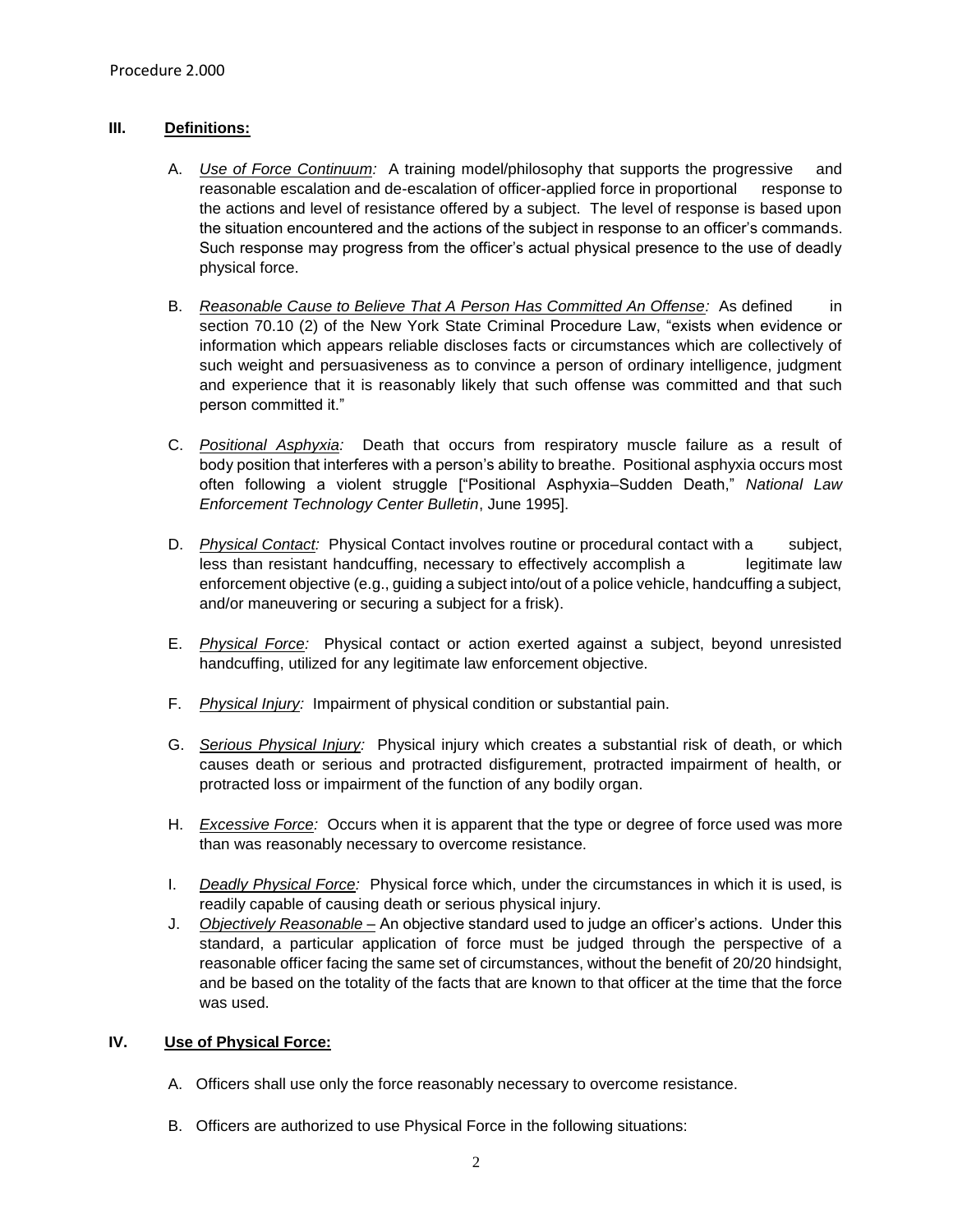- 1. To make a lawful arrest or detention
- 2. To protect themselves or another person from physical harm
- 3. To restrain or subdue an uncooperative or resistant person
- 4. To safely and effectively control an unlawful or hazardous situation
- 5. To prevent the escape of a person in custody
- 6. To effect other lawful objectives.
- C. Under the 4th Amendment, a police officer may use only such force as is "objective reasonable" under the circumstances. The reasonableness of a particular use of force must be judged from the perspective of a reasonable officer on the scene. Officers shall use force as outlined in this order**.** Excessive Force is prohibited and may be subject to disciplinary action, criminal prosecution and civil liability.
- D. The use or threatened use of a weapon or instrument by an officer against a person is a use of force. While on-duty, officers shall carry only the following weapons/instruments:
	- 1. Department-issued sidearm and ammunition
	- 2. Department-issued shotgun and ammunition
	- 3. Department-issued oleoresin capsicum (OC) spray
	- 4. Department-issued baton
- E. Specially trained officers, in addition to the weapons listed above, are authorized to use approved specialized weapons.

#### Specialized Weapons:

- 5. Department-issued TASER
- 6. Department-issued Kinetic Energy Impact Projectile Shotgun and rounds.
- 7. Department-issued Patrol Rifle and ammunition.
- 8. CS Gas
- 9. Department-issued Pepperball Launching System and projectiles. \* \*Additionally, a flashlight is authorized to be carried. Carrying cases shall match the duty belt.
- F. The use of force, or the use of a weapon or instrument, shall be done in accordance with training techniques and instruction provided or approved by the Department.
- G. Subjects who engage in violent struggles with officers may be more vulnerable to positional asphyxia. To help minimize the risk of positional asphyxia, officers shall adhere to the following procedures:
	- 1. As soon as possible (under the circumstances), after the subject is handcuffed get the subject off of their stomach. Turn them on their side or place them in a seated position.
	- 2. If they continue to struggle after being handcuffed, do not sit on the subject's back. Hold their legs down or utilize leg shackles.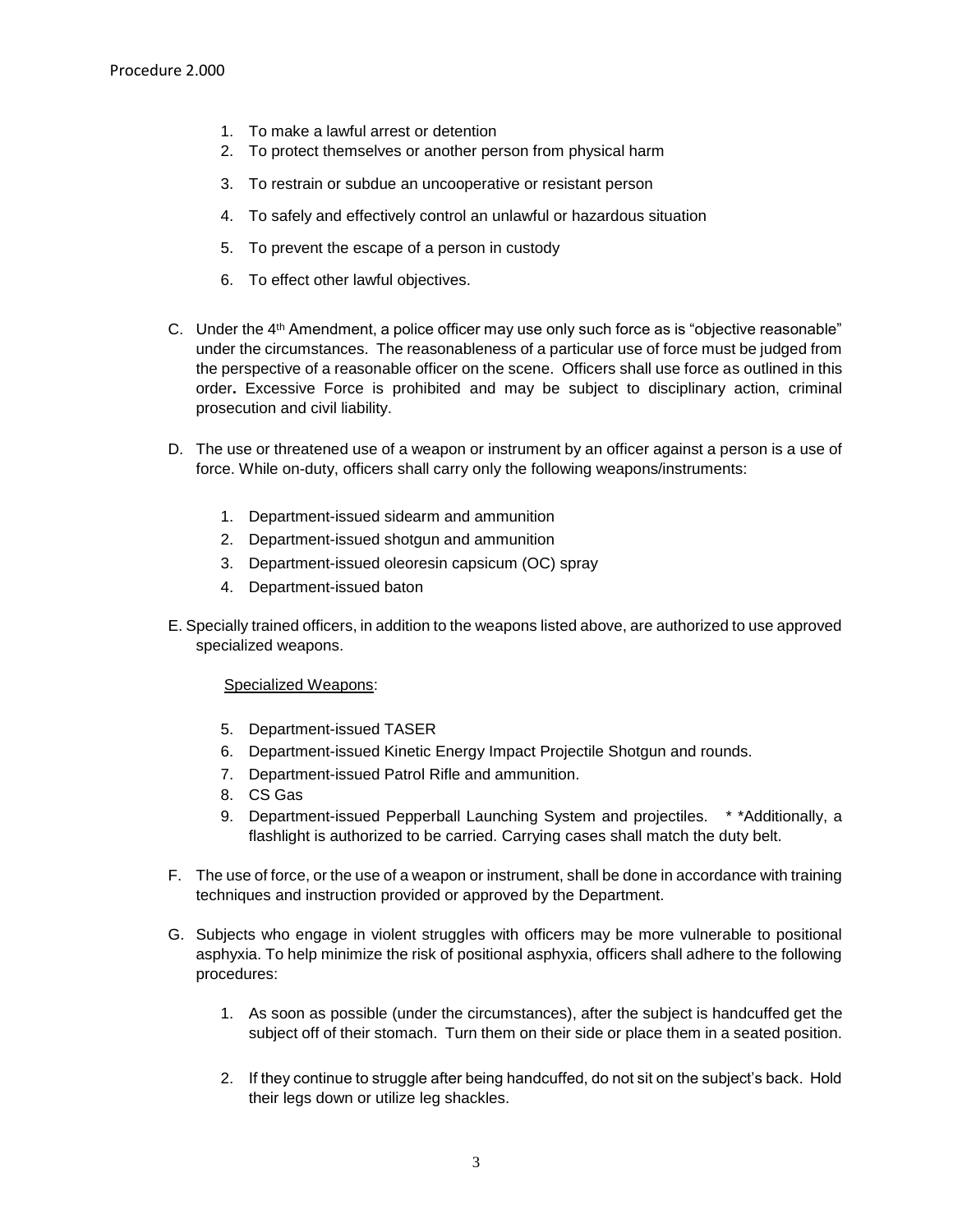- 3. Never tie the handcuffs to a leg or ankle restraint.
- 4. If needed, get the subject immediate medical attention.
- 5. Do not lay the subject on their stomach during transport. Instead, place them in a seated position.

#### **V. Use of Force Continuum:**

When used, force should be only that which is objectively reasonable given the circumstances perceived by the officer at the time of the event.

A number of factors are taken into consideration when an officer selects force options and when evaluating whether the officer used reasonable force. Officers must be able to articulate the facts and circumstances surrounding the force used in a particular situation. An officer's use of force will be judged by reasonableness and necessity under the circumstances.

- A. Factors that affect an officer's force selection include, but are not limited to:
	- 1. Officer/Subject factors
		- a. age
		- b. size
		- c. strength
		- d. skill level
		- e. exhaustion
		- f. injury
		- g. officer/subject ratio
	- 2. The severity of the crime or circumstance
	- 3. Apparent influence of drugs/alcohol
	- 4. Subject's emotional condition/mental instability
	- 5. Physical condition/disability
	- 6. Proximity to weapons
	- 7. Pre-attack postures, gestures, and/or statements.
	- 8. Apparent willingness to sustain injury
	- 9. Other environmental condition or exigent circumstances
	- 10. Availability of other options
	- 11. The level and immediacy of threat or resistance posed by the suspect
	- 12. Level of threat to the community
	- 13. The potential for injury to citizens, officers, and suspects
	- 14. The risk or attempt of the suspect to escape
	- 15. The knowledge, training and experience of the officer.
- B. Action of Subject(s) & Officer Response Options:

A subject's demeanor and actions are instrumental factors in an officer's decision as to what level of force is appropriate to take control of a particular situation. If at all possible, situations should be resolved by effective communication skills. Often, the mere presence of the officer, coupled with effective communications skills, will be sufficient to persuade an individual to follow the officer's directions. Effective communication skills may prevent physical confrontations from occurring or escalating to higher levels.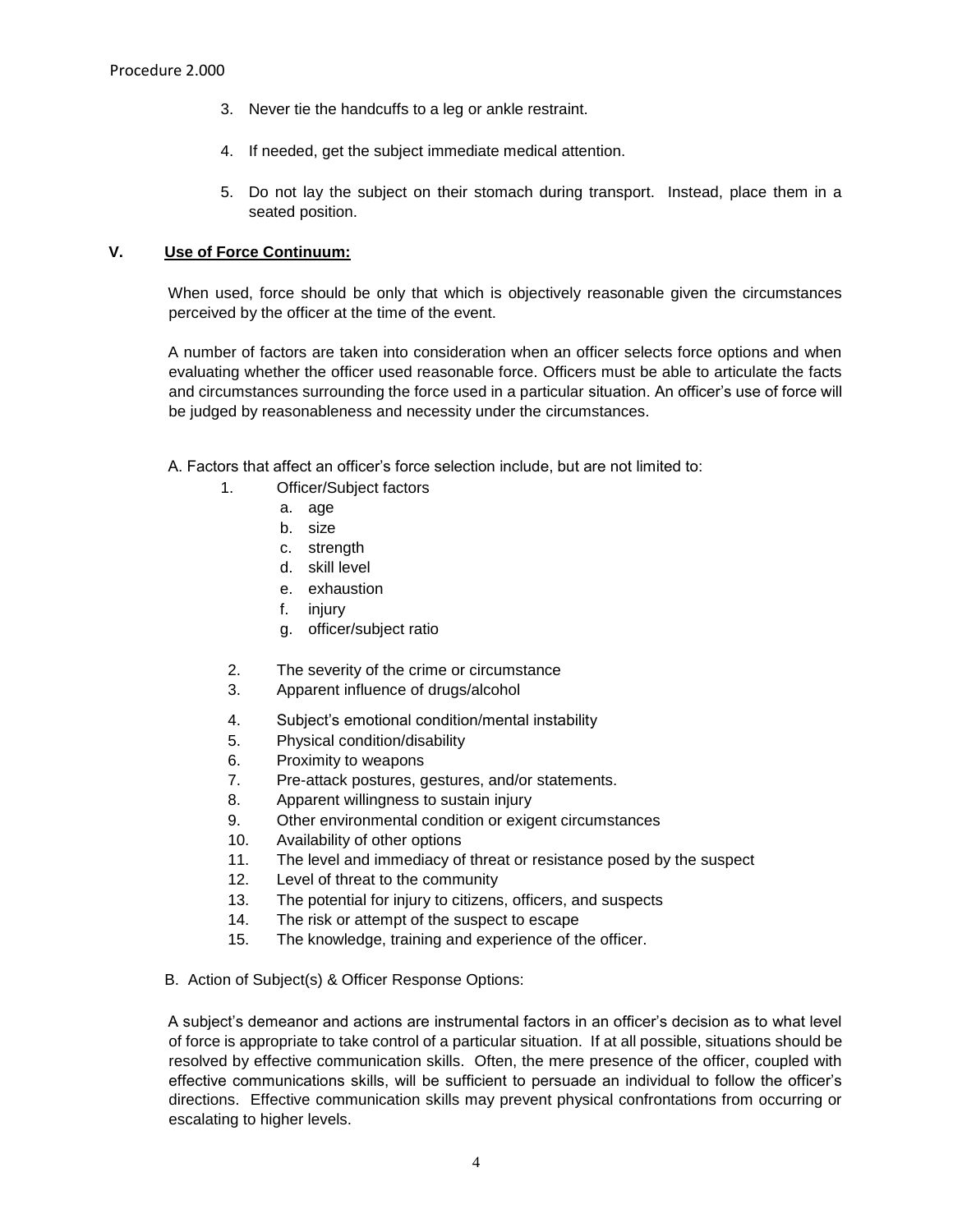Avoiding the use of force is preferable; however, if officer presence and/or communications skills fail to overcome an individual's resistance, the officer must be prepared to escalate the use of force.

Subject behaviors and officer response options are classified into the following categories (see Diagram 1):

1. *Cooperative Subject:* Cooperative and complies with verbal commands and directions.

Response Option: Restraining, firm grip, application of restraining devices.

2. *Uncooperative/Passively Resistant Subject:* Uncooperative when taken into custody, fails to respond/comply with verbal commands and directions, or passively resists an officer's authority and direction (e.g., body intentionally made limp - not resistive tension).

 Response Option: Low-level force – Physical direction, Defensive tactics (e.g., pain compliance techniques). \*Note: If possible, officers should avoid using pepper gas (Oleoresin Capsicum) or TASER on passively resisting subjects.

3. *Actively Resistant Subject:* Attempting to interfere with the officer's actions by physically resisting or indicating an intention to do so.

Response Option: Intermediate-level force. Officers may use pepperspray (Oleoresin Capsicum), TASER, defensive tactics (e.g., pain compliance techniques, joint-manipulation, arm-bars, take-downs), and/or personal weapon strikes (e.g., hands/fists, knees, elbows, and feet) in which training has been given to control or arrest an actively resistant subject.

a. Impact Weapons: In the event that the officer reasonably believes that the situation cannot be resolved with the effective use of any aforementioned force options, then, officers are authorized to utilize the departmentally approved impact weapon – the baton or a police K9 (see below).

Intentional baton strikes to a subject's head, neck or throat are prohibited unless the officer reasonably believes there is an imminent threat of death or serious physical injury to themselves or another person, and the officer has no other reasonable alternative for defending themselves or another person.

Officers will make every effort to use their primary Department-issued or approved impact weapon. In the event that the officer's primary impact weapon has been lost as a result of that confrontation, broken or taken away, the officer may be justified in using an alternative impact weapon (flashlight, radio, or any other impact weapon not issued or approved specifically as a defensive weapon as a means of force). An alternative impact weapon may be used only when no other reasonable alternative is present. If an alternative impact weapon is used, it will be used in a manner consistent with the training given for Department issued or approved impact weapons.

b. TASER: The preferred target area when deploying a TASER should be the lower torso on the front of the body, below the neck on the back of the body. The face, neck and groin area is to be avoided if at all possible.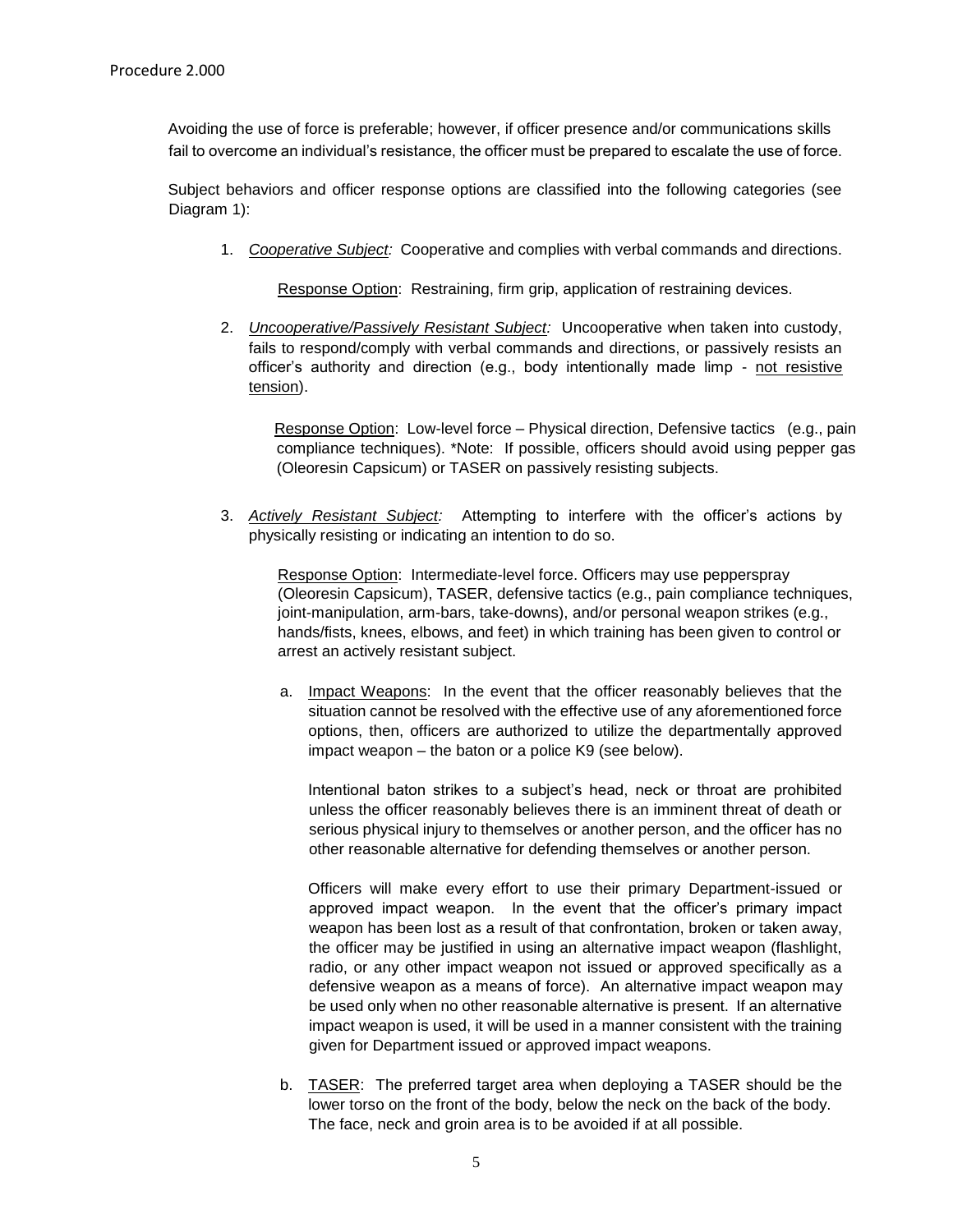Proper consideration and care should be taken when deploying the TASER on subjects who are in an elevated position or in other circumstances where a fall may cause substantial injury or death (e.g. pregnant woman). Officers must be fully prepared to justify such a deployment. The department's policy regarding the use of such a weapon is based on the belief that its officers should only use that degree and kinds of force thought necessary and appropriate to protect lives and property or effect an arrest. Mindful of the limitations and risks posed by the use of electronic controlled weapons, there is an enhanced level of accountability placed on officers to decrease the risk to those members of the public most at risk from sudden and unexpected death or serious injury associated with electronic restraints. Therefore, the utmost consideration and care will be given when deploying these weapons against certain individuals because of their state, age or condition. The TASER will never be used punitively or for the purposes of coercion. It is to be used as a way of averting a potentially injurious or dangerous situation.

c. Police Canine: A police canine may be deployed to apprehend or control an individual when other less injurious techniques have been insufficient and based on

a) the severity of the crime at issue,

- b) whether the suspect poses an immediate threat to the safety of law enforcement officers or others, or
- c) and whether the suspect is actively resisting arrest or attempting to evade arrest by flight (Graham v Connor 490 US 386 104L Ed 2d 443, 109 S Ct 1865 (1989)).

Accordingly, the Guilderland Police Department's *Canine Standard Operating Procedure* (4.006), states: "Use of specially trained police canines for law enforcement responsibilities constitutes a real or implied use of force. In this, as in other cases, officers may only use that degree of force that reasonably appears necessary to apprehend or secure a suspect as governed by the department's use of force policy".

In instances where a canine apprehends a suspect by biting, the handler will call the dog off at the first moment the canine can be safely released, taking into account that the average person may continue to move, regardless of an officer's directions to the contrary, if seized or confronted by a canine. Specifically, officer(s) must be able to differentiate between a suspect's movement that constitutes active resistance and poses an immediate threat of harm to the officer(s) or others versus movement caused by the pain of a dog bite and/or fear of the police canine. The latter type of movement compels the officer to terminate the police canine's attack.

4. *Subject Using Deadly Physical Force:* Commits an attack using his/her personal weapons (hands, elbows, knees, feet etc.), an object or a weapon wherein the officer reasonably believes that the assault will result in death or serious physical injury.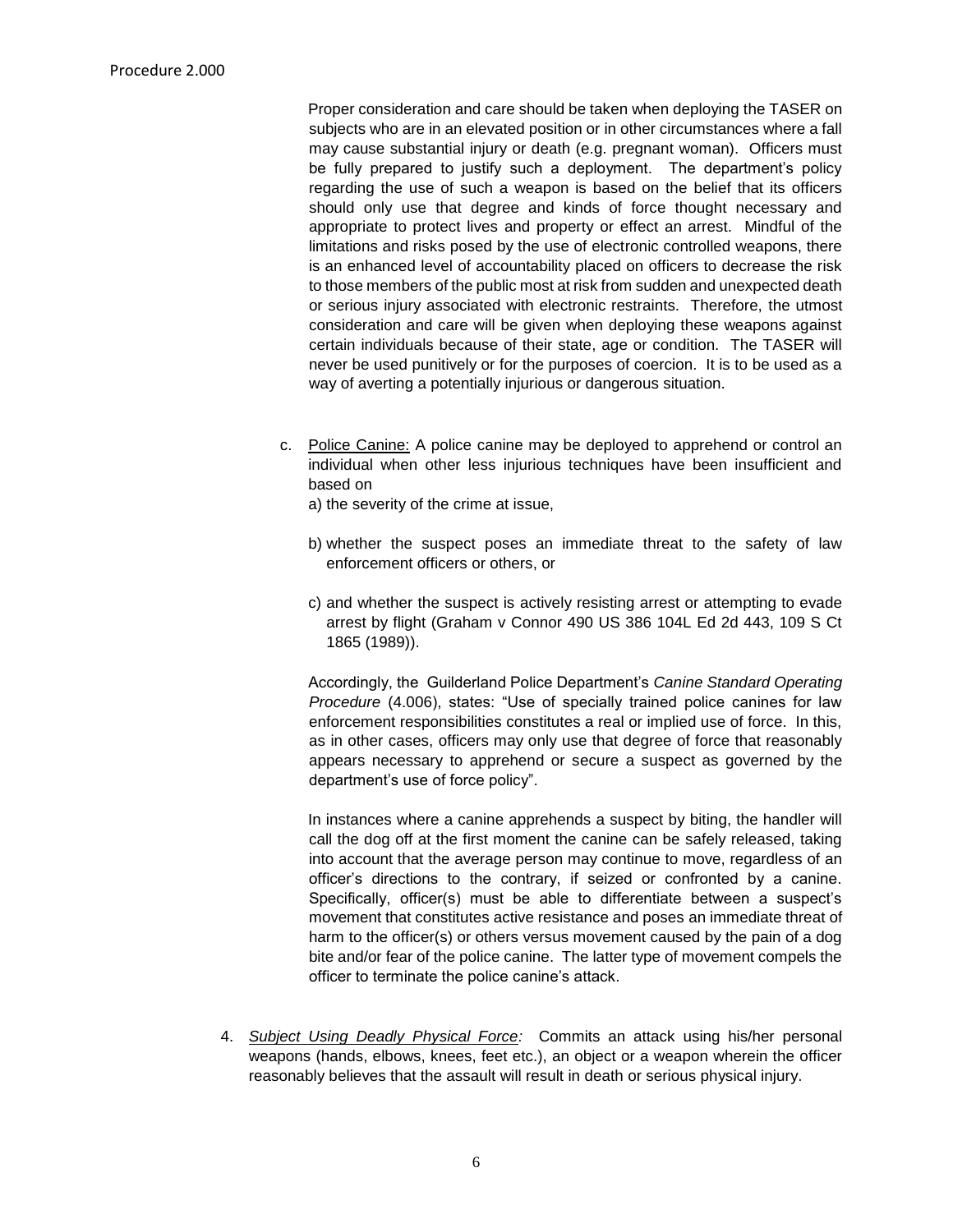Response Option: The use of a firearm or any other available weapon or means that has a reasonable likelihood of causing death or serious physical injury (see VII: Use of Deadly Physical Force).

It is important to note that an officer need not attempt to gain control over an individual by use of the lowest level of force on the continuum when reason and circumstances dictate, and the officer can articulate that a higher level of force used is reasonable. Escalation to a higher level of force may be appropriate given the resistance encountered.

## **VI Duty to Intervene**

- 1. Any officer present and observing another officer using force that he/she reasonably believes to be clearly beyond that which is objectively.
- 2. reasonable under the circumstances shall intercede to prevent the use of unreasonable force, if and when the officer has a realistic opportunity to prevent harm.
- 3. An officer who observes another officer use force that exceeds the degree of force as described in subdivision A of this section should promptly report these observations to a supervisor.

## **VII Use of Less-Lethal Weapons:**

- 1. OC spray, police baton, TASER, Kinetic Energy Impact Projectile and police canine are alternative uses of force in situations where there is a potential for injury to an officer, suspect or another person.
- 2. The use of OC spray will be limited to the degree of force which is reasonably necessary to provide protection to the officer or another person, to prevent an escape of a person from custody or to make a legal arrest. Prior to using OC spray, a standard verbal warning will be given ordering the subject to cease action or OC spray will be released, unless such a warning would present a danger to the officer or others. When possible, the officer will allow the intended target a reasonable amount of time to comply with the warning before utilizing the OC spray.
- 3. The use of TASER may be used as an alternative force in situations where the potential for injury to an officer or another person exists, but where the use of deadly physical force is not appropriate. The use of TASER will be limited to that degree of force that is reasonably necessary to provide protection to the officer or another person in preventing an escape of a person in custody or to make a legal arrest.
- 4. The use of police batons may be used as an alternative force in situations where the potential for injury to an officer or another person exists, but where the use of deadly physical force is not appropriate. The use of police batons will be limited to that degree of force that is reasonably necessary to provide protection to the officer or another person in preventing an escape of a person in custody or to make a legal arrest.
- 5. The use of police canine may be used as an alternative force in situations where the potential for injury to an officer or another person exists, but where the use of deadly physical force may not be appropriate. Prior to deploying a police canine, a standard verbal warning will be given ordering the subject to cease action or a police canine will be released. The warning will be issued in a loud and clear manner, unless such a warning would present a danger to the officer or others. When possible, the officer will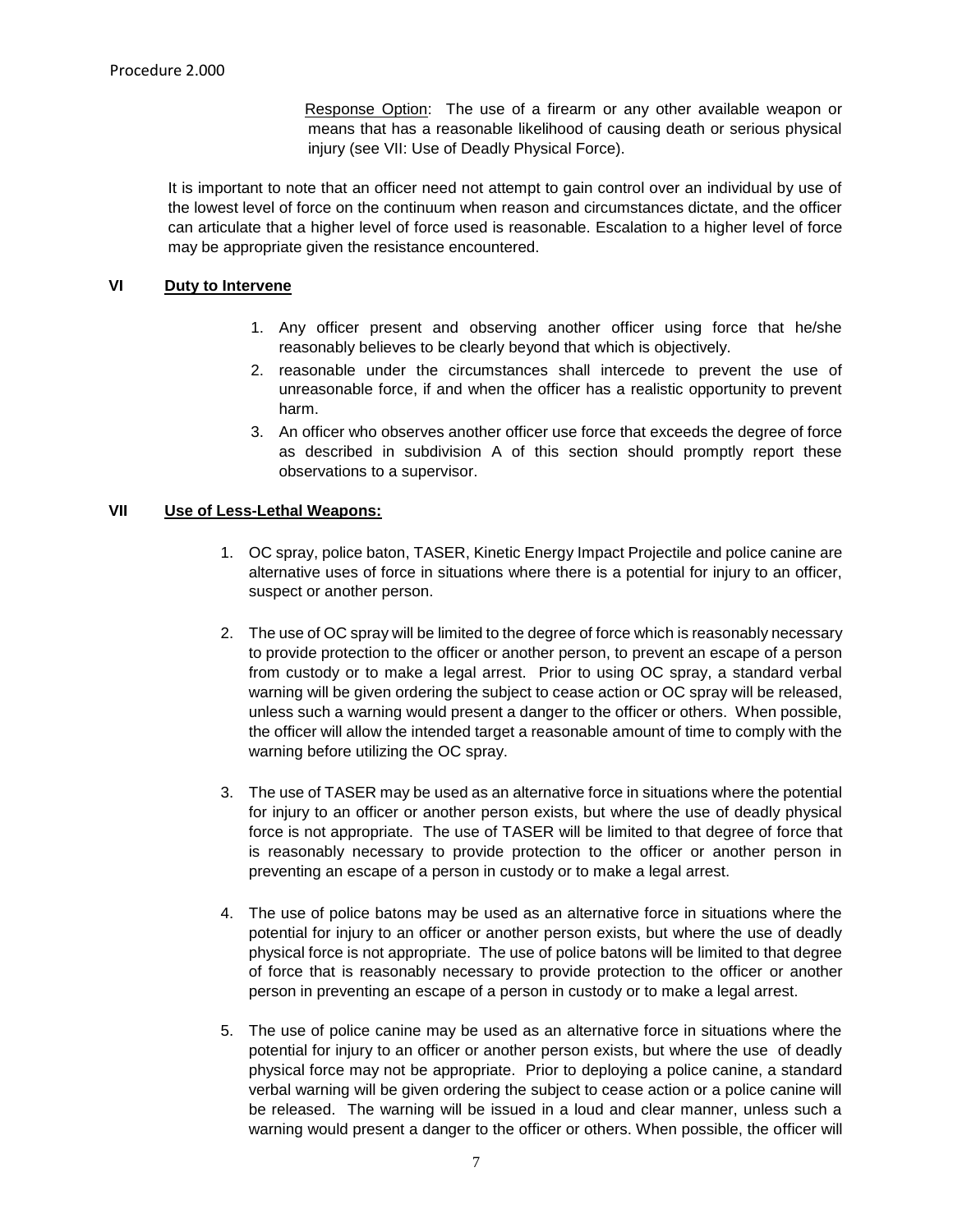allow the intended target a reasonable amount of time to comply with the warning before utilizing a police canine.

6. The use of the Kinetic Energy Impact Projectile is considered a self defense application of force when deployed to the areas of the suspect's body that are considered unlikely to cause death or serious physical injury. The use of the kinetic energy impact projectile is considered DEADLY FORCE if *intentionally* deployed at the head or neck.

## **VIII. Use of Deadly Physical Force:**

- A. Deadly physical force is to be used only after all other reasonable means of attaining control have been considered as outlined in V (Use of Force Continuum).
- B. A police officer may use deadly physical force under the following circumstances:
	- 1. Deadly physical force may be used by an officer to protect themselves or another person from what the officer reasonably believes is an imminent threat of serious physical injury or death.
	- 2. Deadly physical force may be used to stop a fleeing suspect where:
		- a. The officer has probable cause to believe the suspect has committed a felony involving the infliction or threat of serious physical injury or death; and,
		- b. The officer reasonably believes that the suspect poses an imminent threat of serious physical injury to the officer or to others.
		- c. Where feasible, some warning should be given prior to the use of deadly physical force.
	- 3. Chokeholds and Obstruction of Breathing or Blood Circulation:
		- a. Any application of pressure to the throat, windpipe, neck, or blocking the mouth or nose of a person in a manner that may hinder breathing, reduce intake of air or obstruct blood circulation, is prohibited unless deadly physical force is authorized.

## **IX Prohibited uses of force:**

- 1. Force shall not be used by an officer for the following reasons:
	- a. To extract an item from the anus or vagina of a subject without a warrant, except when exigent circumstances are present;
	- b. To coerce a confession from a subject in custody,
	- c. To obtain blood, saliva, urine, or other bodily fluid or cells, from an individual for the purpose of scientific testing in lieu of a court order where required;
	- d. Against persons who are handcuffed or restrained unless it is used to prevent injury, escape, or otherwise overcome active or passive resistance posed by the subject.
- 2. Warning shots are not permitted under any circumstances.
- 3. Officers shall not discharge a firearm from or at a moving vehicle, except in self defense or in defense of another person, and there is an imminent threat of death or serious physical injury. The moving vehicle itself shall not presumptively constitute a threat that justifies an officer's use of deadly force. An officer threatened by an oncoming vehicle shall attempt to move out of its path before discharging a firearm at it or any of its occupants. Whenever possible, officers shall use tactics that avoid placing themselves in the path of vehicles.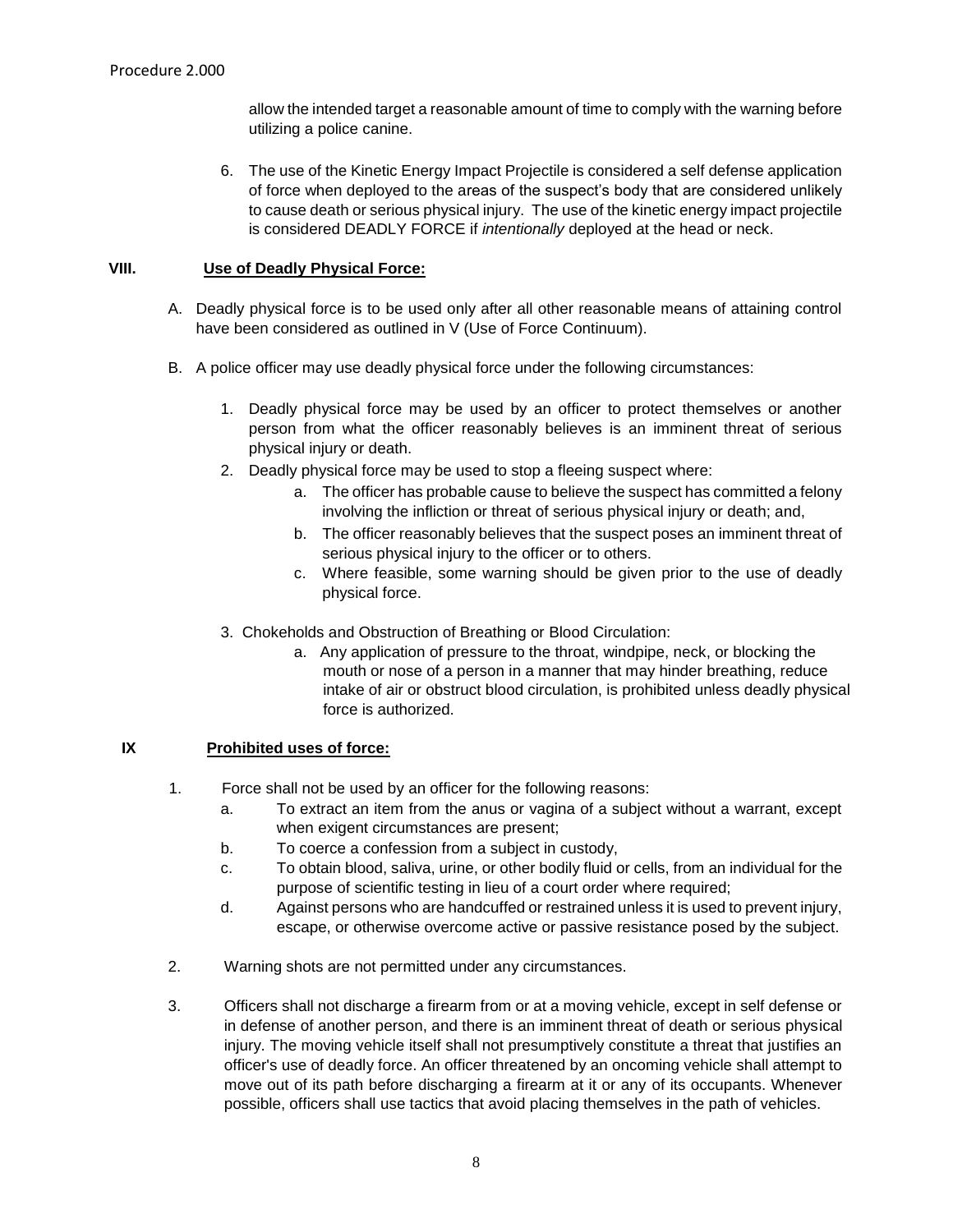- 4. Except for general maintenance, storage, or authorized training, officers will not draw, point or exhibit their firearm unless circumstances create reasonable cause to believe that it may be necessary to lawfully use the weapon in conformance with Article 35 of the NYS Penal Law and this Order.
- 5. The fact that a police officer is justified in using deadly physical force does not allow reckless conduct by the officer.
- 6. If an officer has discharged his/her firearm, his/her patrol supervisor must forward a memo to the chief.

#### **X. Medical / Mental Health Attention:**

- A. A police or peace officer or other law enforcement entity who has custody of a person must provide attention to the medical and mental health needs of a person in their custody and obtain assistance and treatment of such needs, which are reasonable and provided in good faith.
	- 1. This includes appropriate and timely medical attention being provided to a party injured as a result of a use of force incident.
	- 2. The immediate mental health needs of a person shall be based upon the reasonable cause to believe that a person, who appears to be mentally ill, is conducting themselves in a manner which is likely to result in a serious harm to themselves or others.
- B. Following the use of OC spray on a subject, officers will:
	- 1. Assure the subject that the effects of the OC spray are temporary.
	- 2. If the subject displays serious respiratory/medical problems, direct Communications to dispatch paramedics to the scene of the incident or a safer location.
	- 3. Subjects who are obese, suffer from respiratory ailments (e.g., asthma, emphysema, bronchitis), or wear contact lenses shall be decontaminated by EMS personnel. Additionally, EMS should decontaminate any person whose health condition gives the officer cause for concern.
	- 4. Upon transporting the subject to Police Headquarters for arrest processing, officers will direct the suspect to decontaminate themselves by rinsing the affected area with water.
- C. Following the use of the TASER on a subject, officers will carry out the EMS responsibility as outlined in the Use of Taser in Policy Number 4.024.

#### **XI Reporting & Reviewing Use of Force:**

- A. Members involved in use of force incidents as described below shall notify their supervisor as soon as practicable and shall complete a departmental standardized use of force report.
	- a. Use of force that results in physical injury or serious bodily injury.
	- b. Use of force incidents that a reasonable person would believe is likely to cause an injury.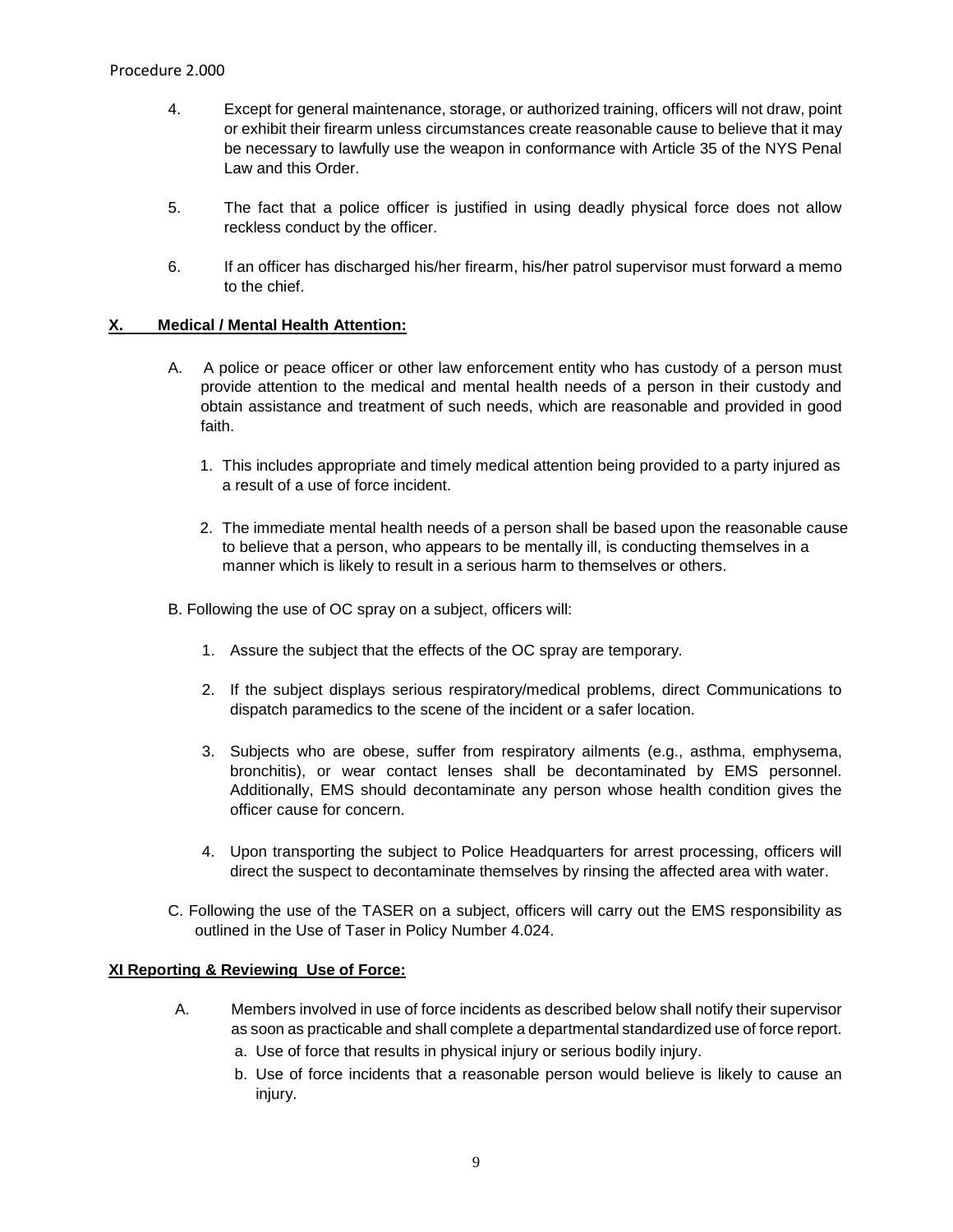- c. Incidents that result in a complaint of pain from the suspect except complaints of minor discomfort from compliant handcuffing.
- d. Any time an officer brandishes, discharges or uses a firearm at a person,
- e. Any time an officer displays, deploys or uses a chemical agent,
- f. Any time an officer brandishes, deploys or uses an impact weapon,
- g. Any time an officer Brandishes, deploys or uses a taser, or where the taser was accidentally discharged after being displayed.
- h. Any time an officer uses a chokehold or similar restraint that may hinder breathing or reduce intake of air,
- i. Any conduct that resulted in death.
- j. Any time an officer uses physical touch or open handed techniques or other uses of force above the force necessary to handcuff a compliant subject.
- B. Officers should document any requests for necessary medical or mental health treatment as well as efforts of police to arrange for such treatment.
- C. If the involved officer is incapable of completing the report, a supervisor will complete the report based on the officer's reporting and/or other available information.

#### *Use of Force Report*

A use of force report will be completed for each subject for which force was used upon.

- 1. All areas on the report must be completed.
- 2. If a particular question does not apply, indicate such with an 'N/A' or if the requested information is unknown, indicate such with 'UNK'.
- D. During arrest processing, all visible injuries to a subject shall be photographed. The officer responsible for photographing arrestees shall complete the "Photos" information area on the form. If photographs were not taken, that officer shall indicate why photographs were not taken.
- E. Special Circumstances: Assisting SOS/Vice Squad Raids:

Should members of the Guilderland Police Department assist with a raid by another agencies Special Operations Squad or Vice Squad, reporting and documenting use of force becomes more difficult. To ensure adherence to the spirit of this order, the supervising personnel conducting raid operations will report and document use of force as follows:

Whenever department personnel assist in raid operations copies of the other agencies force forms will be obtained and members of the Guilderland Police Department will be included in such documentation to the extent of participation in the raid. Copies of these reports will be obtained and filed by the Guilderland Police Department.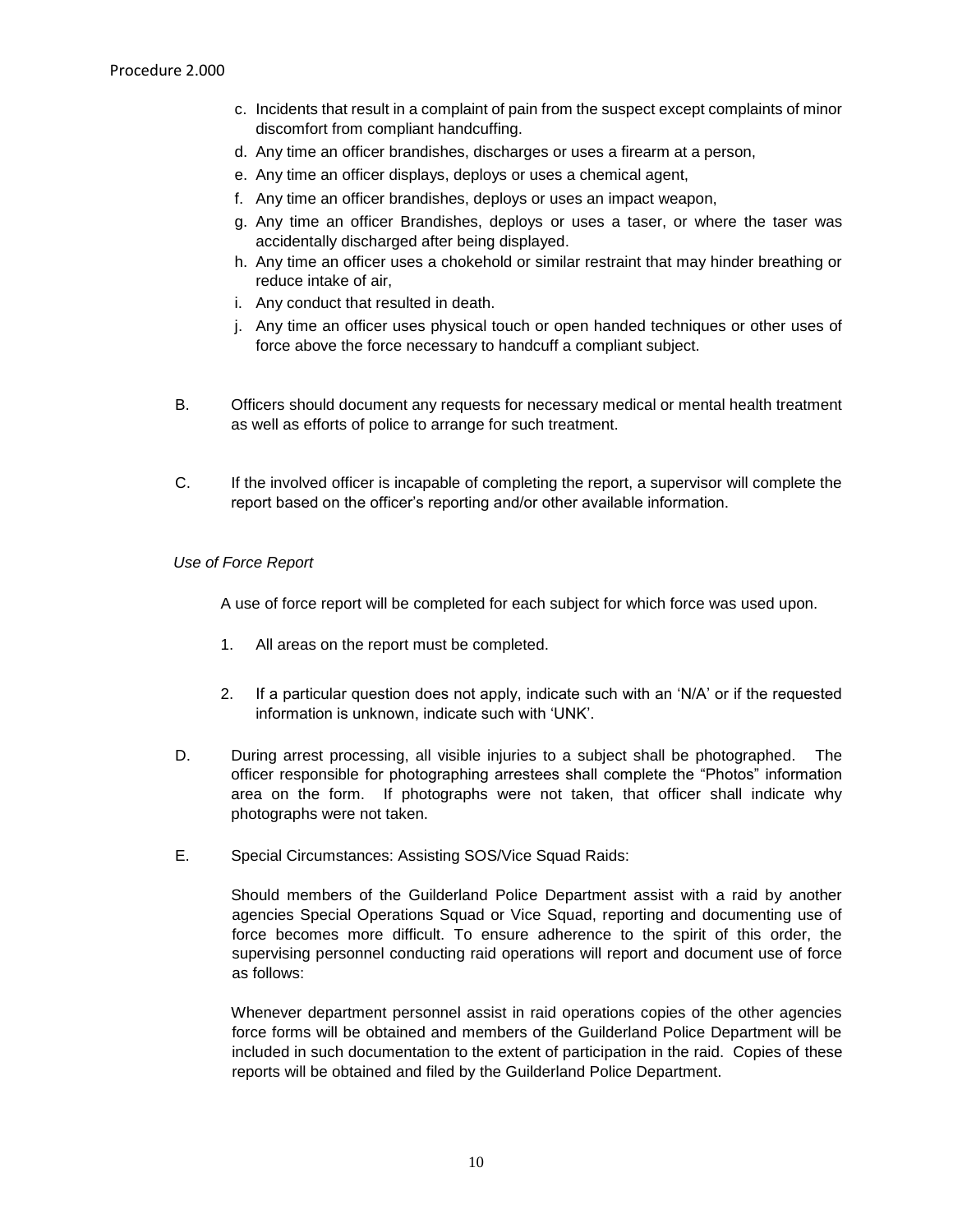#### **XII.Use of Force Incident Review:**

- A. Initial Review
	- 1. Where practicable, a supervisor should respond to the scene to begin the preliminary force investigation.
	- 2. Photographs should be taken which sufficiently document any injuries or lack thereof to officers or suspects.
	- 3. The supervisor shall ensure the completion of a use of force report by all officers engaging in reportable use of force and, to the extent practical, make a record of all officers present.
	- 4. The supervisor will review the use of force incident and shall make a determination if the force used was proper. Said determination will be based upon the information reported to the supervisor by the involved officers and if the supervisor was on the scene, then also his personal observations. The use of force form will be accompanied by a memorandum (supervisor review of the use of force) to the Chief of Police outlining the above information.
	- 5. Upon completing the above, the forms and memorandums will be submitted to the Chief of Police via the Chain of Command.
	- 6. All reportable use of force incidents will be reviewed by the command staff where a determination is made if further investigation is necessary, and so order if applicable.
- B. Supervisory Review of the use of force inconsistent with this policy:
	- 1. Supervisors required to review the Use of Force Form who determine that the force used was inconsistent with this General Order shall immediately notify his/her superior for further review of the incident and possible commencement of an internal investigation as directed by the Chief of Police.
- C. Police Administrative Office
	- 1. Shall be responsible for the safekeeping of all completed *Use of Force Reports.*
	- 2. Shall report to the Division of Criminal Justice Services all required information as per NYS Executive Law §837-t for those use of force reports meeting the reporting criteria contained in said law.

## **XIII. Use of Firearms Incident Review:**

- A. Initial Review
	- 1. Any use of the firearm must be reported to the shift supervisor. The appropriate form(s) must be completed with regard to its use and the request for replacement ammunition.
	- 2. The supervisor initially notified of the discharge of a firearm against a person shall complete a supervisor inquiry into the incident and as with all use of force incidents,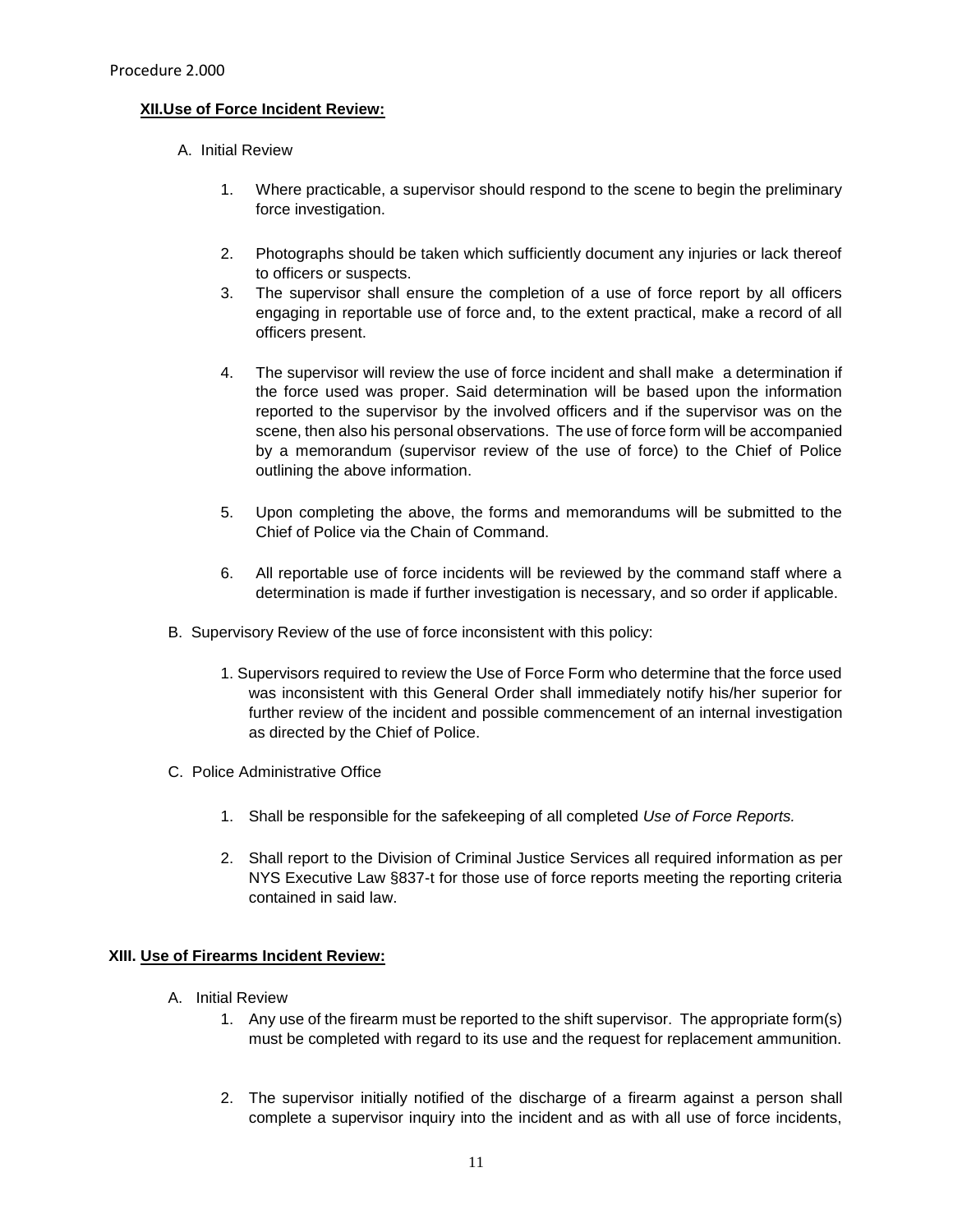complete a memorandum addressed to the Chief of Police, as to the circumstances of its use.

- a. *A Use of Force Report* shall be completed in the manner described in IX and the patrol supervisor will attach a completed memorandum as stated above to the *Use of Force Report* once he/she has completed his/her review. This would include all intentional or accidental discharges against or toward a person.
- b. The Supervisory memorandum must include the following information:
	- 1) Officers name and rank
	- 2) Date and time of incident
	- 3) On or Off Duty assignment and if on duty, his/her assignment at the time.
	- 4) Location of the incident
	- 5) Lighting at the incident
	- 6) Weather at the incident
	- 7) Weapon Used including serial number
	- 8) Number of shots fired
	- 9) Results of the shot, hit, missed, damaged item, etc.
	- 10) Direction of discharge
	- 11) Reason for discharge
	- 12) Description of target or item hit
	- 13) Name, address, date of birth and other pertinent information if victim
	- 14) Extent of wounds or damage
	- 15) Target action, ie: moving, lunging etc.
	- 16) Officer Action and position
	- 17) Officers present at scene
	- 18) Officers responding after incident
	- 19) Names and addresses of witnesses
	- 20) Whether officer's statements were taken, and if not, why?
	- 21) Was weapon secured, if so by whom and where to?
	- 22) Memorandum must be signed by the supervisor.
- c*.* If the discharge of a firearm did not involve a person (except for the intentional use on a distressed animal) the patrol supervisor shall forward a completed memorandum outlining the circumstances to the Chief of Police.
- B. Command Staff Review of Discharge of Firearm.
	- 1. The Chief of Police will conduct or assign a member of the command staff to review the use of force report and the supervisor's memorandum. If it is determined that the discharge of a firearm was not consistent with this General Order shall immediately notify the Chief of Police who will commence an investigation or may refer the incident to the professional standards committee appointed for this purpose.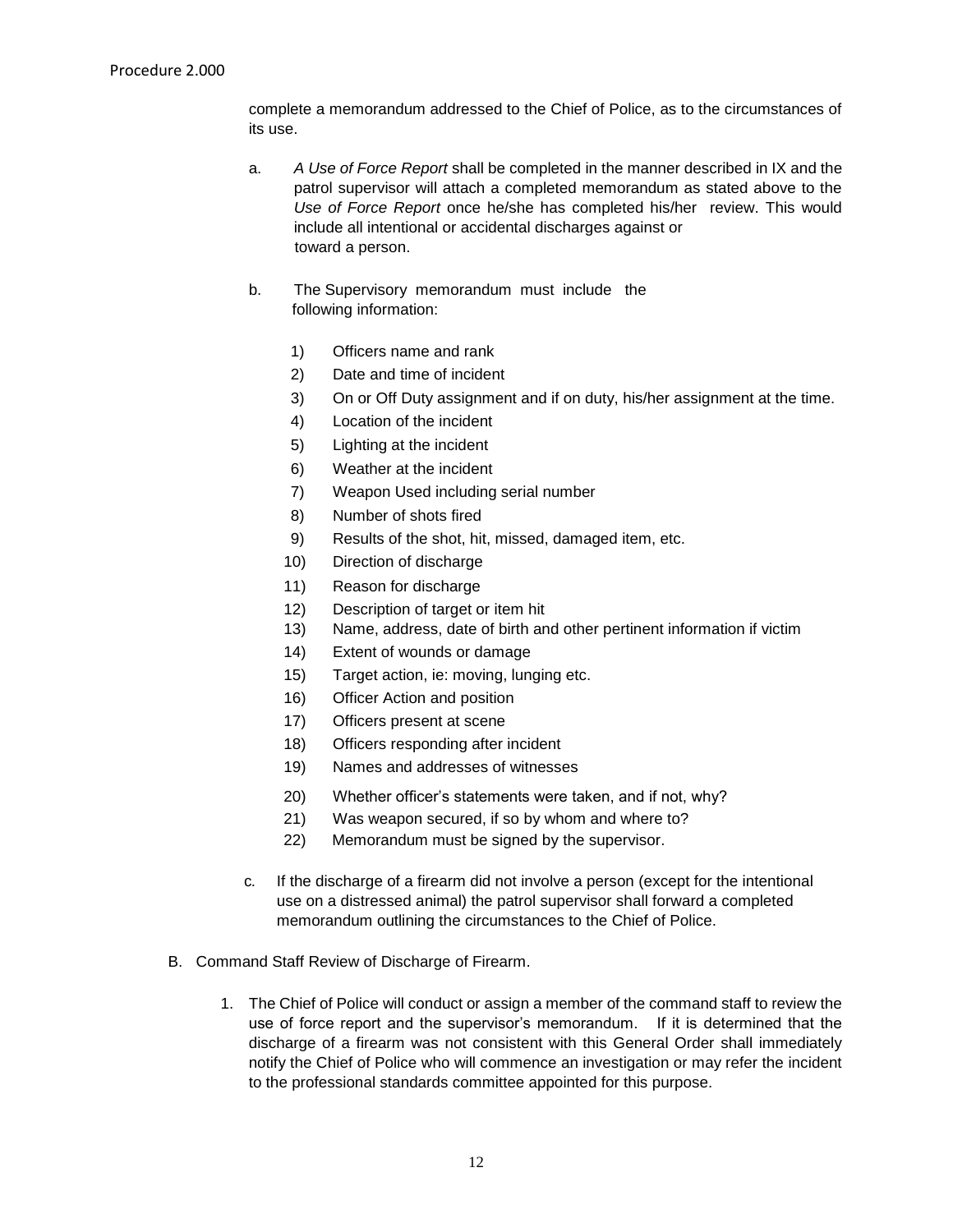#### XIV **Disciplinary Protocol:**

Any disciplinary action taken as a result of inconsistencies with this policy will be in accordance with established disciplinary procedures and action and in accordance with collective bargaining agreements.

## XV **Training:**

- 1. All officers should receive training and demonstrate their understanding on the proper application of force.
- 2. Training topics will include use of force, conflict prevention, conflict resolution and negotiation, and de-escalation techniques and strategies, including but not limited to, interacting with persons presenting in an agitated condition as well as duty to intervene and prohibited conduct.
- 3. This policy is not intended to be a substitute for proper training in the use of force. Comprehensive training is the key to the real-world application of the concepts discussed within this policy.

## XVI **Public Notification of Policy:**

1. A copy of this policy will be conspicuously posted on the police department website.